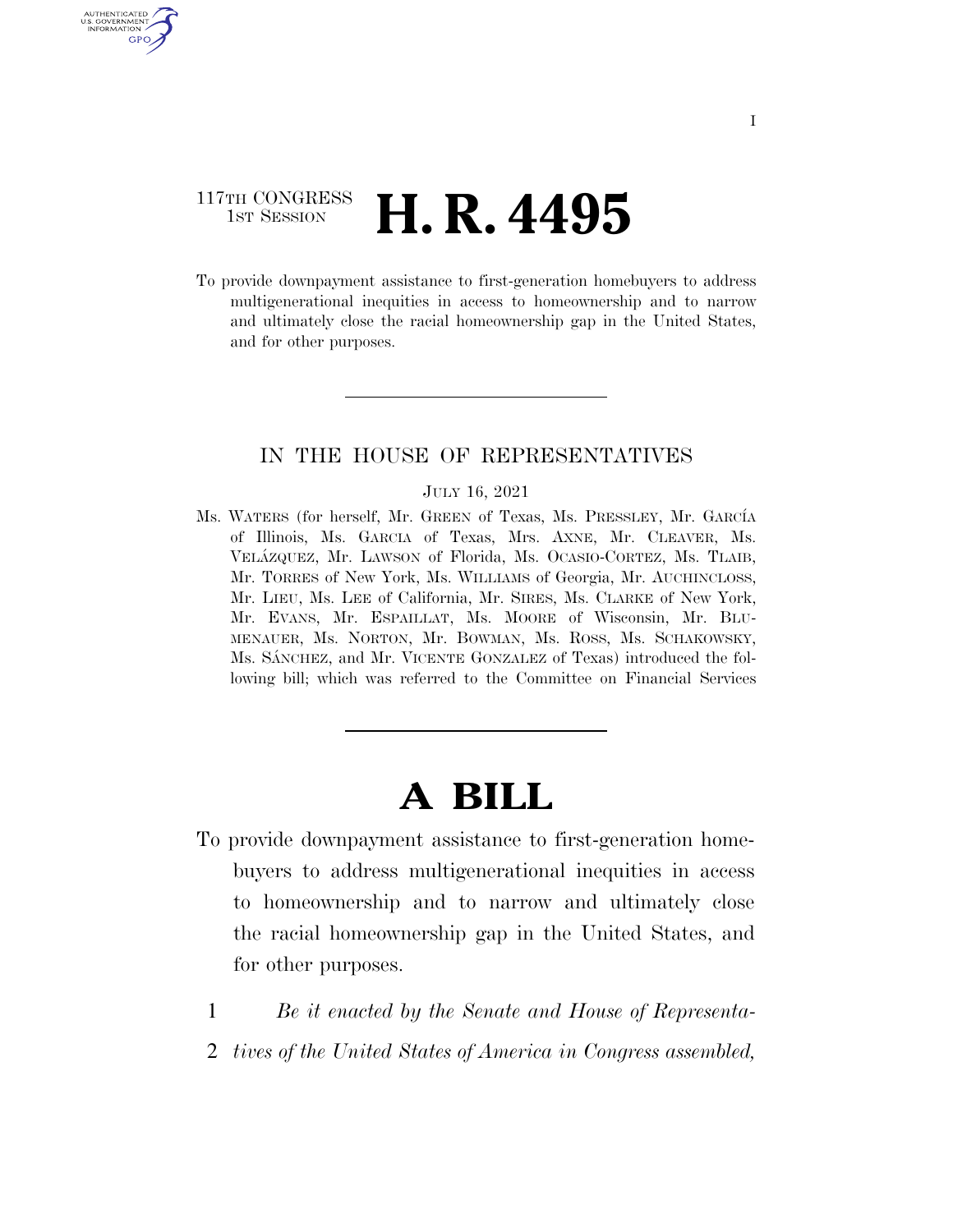# **SECTION 1. SHORT TITLE.**

 This Act may be cited as the ''Downpayment Toward Equity Act of 2021''.

# **SEC. 2. FIRST-GENERATION DOWNPAYMENT ASSISTANCE DOWNPAYMENT PROGRAM.**

 (a) ESTABLISHMENT.—The Secretary of Housing and Urban Development shall carry out a program under this Act to provide grants to States and eligible entities to provide financial assistance under this Act to first-gen- eration homebuyers to assist them with acquiring owner-occupied primary residences.

 (b) ALLOCATION.—After reserving amounts as re- quired under sections 6(d) and 8(b), any remaining amounts made available to carry out this Act shall be allo-cated as follows:

 (1) STATES.—75 percent of such amounts shall be allocated among States in accordance with a for- mula established by the Secretary, which shall take into consideration—

 (A) adult population size (excluding exist-21 ing homeowners);

 (B) median area home prices; and (C) racial disparities in homeownership rates.

 $\mathfrak{D}$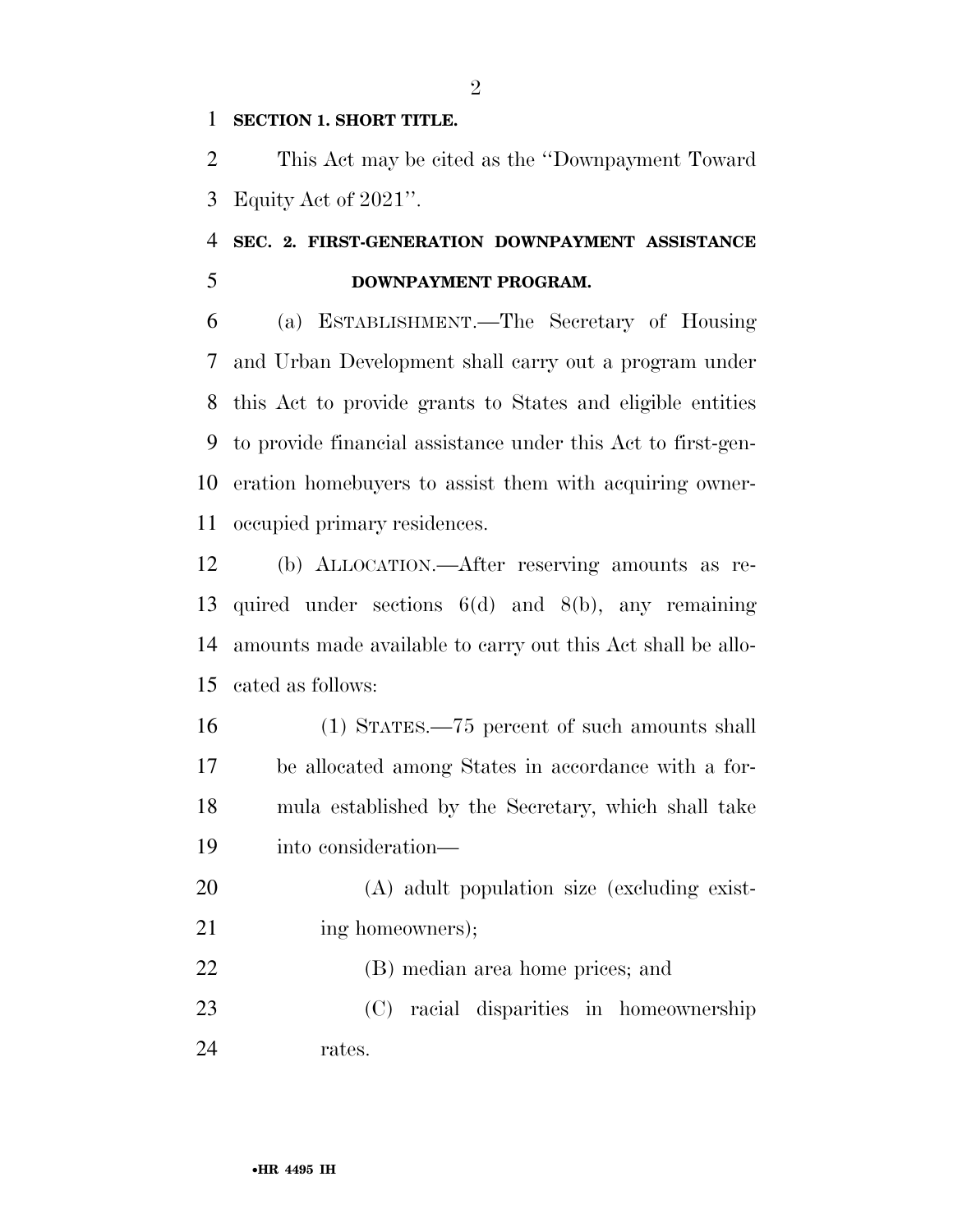| $\mathbf{1}$   | $(2)$ ELIGIBLE ENTITIES. $-25$ percent of such         |
|----------------|--------------------------------------------------------|
| $\overline{2}$ | amounts shall be made available only to eligible enti- |
| 3              | ties on a competitive basis.                           |
| $\overline{4}$ | (c) ASSISTANCE.—Amounts from a grant under this        |
| 5              | Act shall be used only to provide assistance—          |
| 6              | (1) on behalf of a qualified homebuyer; and            |
| 7              | $(2)$ for—                                             |
| 8              | $(A)$ costs in connection with the acquisi-            |
| 9              | tion, involving an eligible mortgage loan, of an       |
| 10             | eligible home, including downpayment costs,            |
| 11             | closing costs, and costs to reduce the rates of        |
| 12             | interest on eligible mortgage loans;                   |
| 13             | (B) for subsidies to make shared equity                |
| 14             | homes affordable to eligible homebuyers by dis-        |
| 15             | counting the price for which the home will be          |
| 16             | sold and to preserve the home's affordability for      |
| 17             | subsequent eligible buyers; and                        |
| 18             | (C) for pre-occupancy home modifications               |
| 19             | required to accommodate qualified homebuyers           |
| 20             | or members of their household with disabilities.       |
| 21             | (d) AMOUNT.—A grant of assistance under this           |
| 22             | $Act$ —                                                |
| 23             | (1) may be provided on behalf of any qualified         |
| 24             | homebuyer only once; and                               |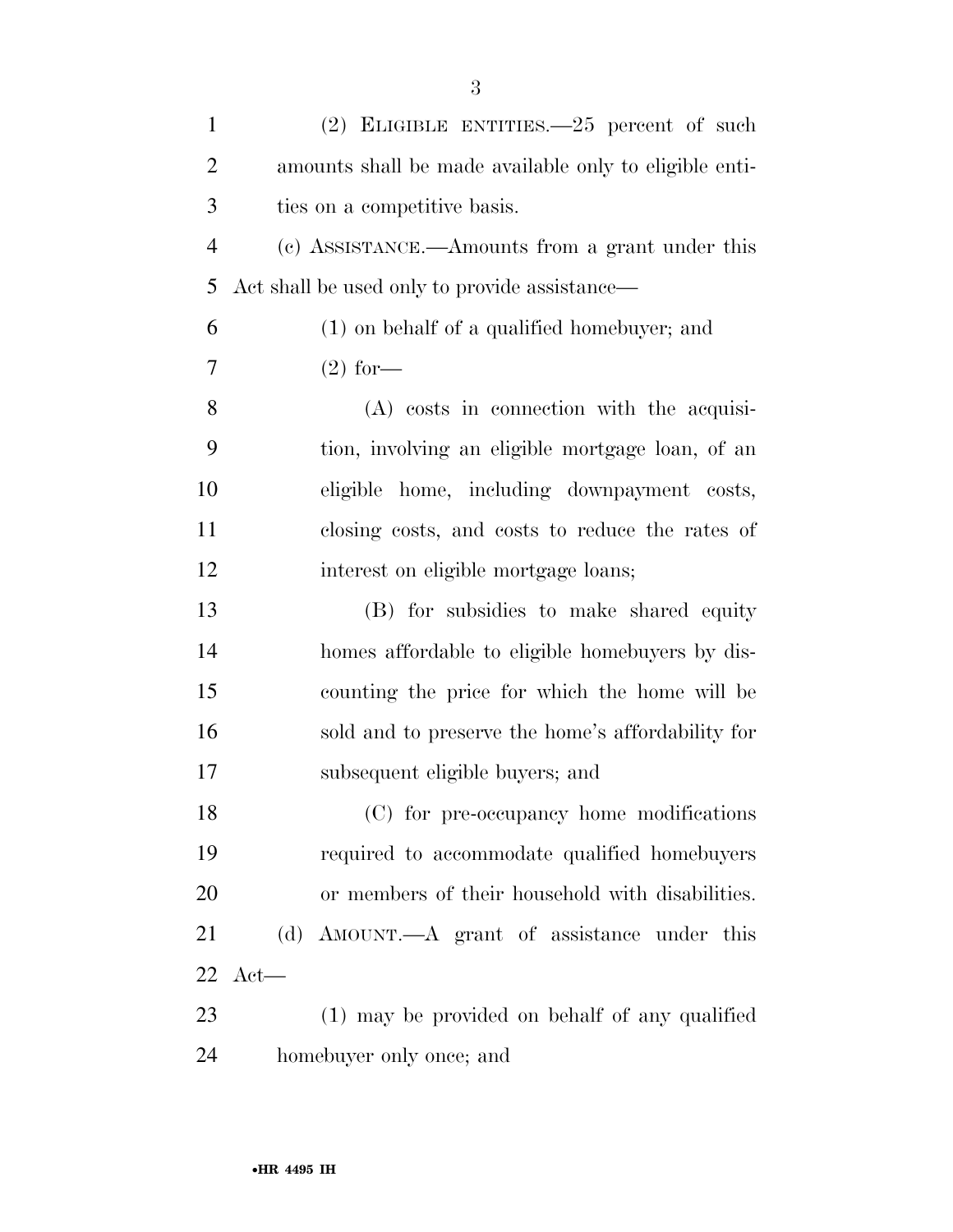(2) may not exceed \$20,000, or \$25,000 in the case of a qualified homebuyer who is a socially and economically disadvantaged individual, except that the Secretary may increase such maximum limita- tion amounts in the case of qualified homebuyers ac- quiring residences located in high-cost areas, as de- termined based on median home prices or prices of residences under a shared equity homeownership program.

 (e) LAYERING OF ASSISTANCE.—Assistance from grant amounts under this Act may be provided on behalf of a qualified homebuyer who is receiving assistance from other sources, including other State, Federal, local, pri- vate, public, and nonprofit sources, for acquisition of an eligible home.

(f) STATE ADMINISTRATION.—

 (1) IN GENERAL.—The Secretary shall require that each State receiving grant amounts under this Act administer the program to provide assistance with such amounts through the State housing fi- nance agency for the State or such other housing agency of the State as the Secretary finds appro- priate, except that any such agency may, at the op-tion of the agency, contract with a nonprofit entity,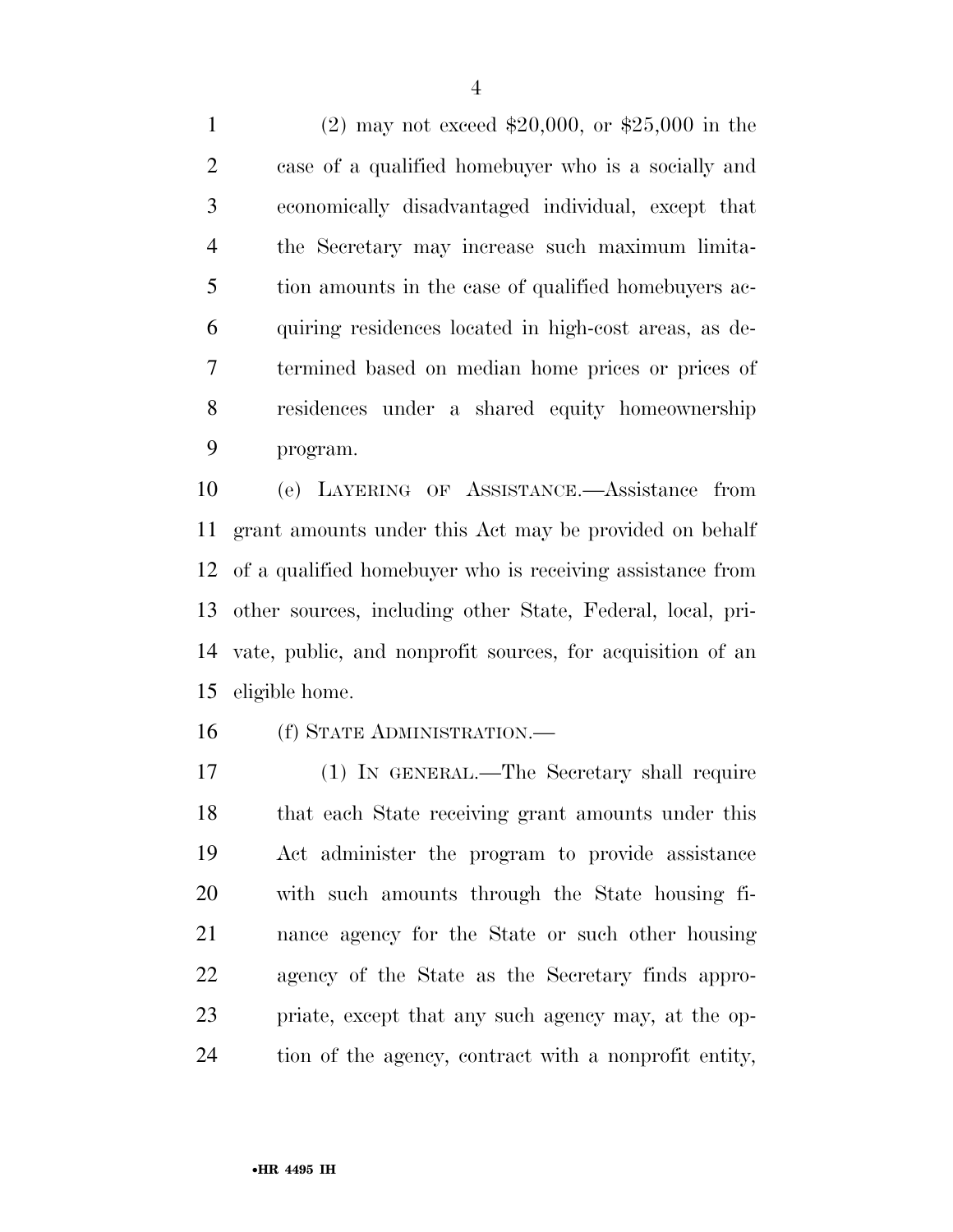including a housing counseling agency approved by the Secretary, to administer such assistance.

 (2) AFFIRMATIVELY FURTHERING FAIR HOUS- ING.—For a State to be eligible for a grant under this Act, the State shall be in compliance with the Secretary's regulations implementing the require- ment under section 808(e)(5) of the Fair Housing Act (42 U.S.C. 3608(e)(5)) to affirmatively further fair housing.

 (3) PROHIBITION OF PRIORITY.—In selecting qualified homebuyers for assistance with grant amounts under this Act, a State or eligible entity may not provide any priority or preference for home- buyers who are acquiring eligible homes with a mort- gage loan made, insured, guaranteed, or otherwise assisted by the State housing finance agency for the State, any other housing agency of the State, or an eligible entity when applicable.

 (g) REALLOCATION OF STATE AMOUNTS.—The Sec- retary shall reallocate any grant funds under this Act allo- cated for a fiscal year that remain unused at the end of such fiscal year among States and eligible entities that demonstrate to the Secretary the capacity to expend such amounts and that are satisfactorily meeting the goals of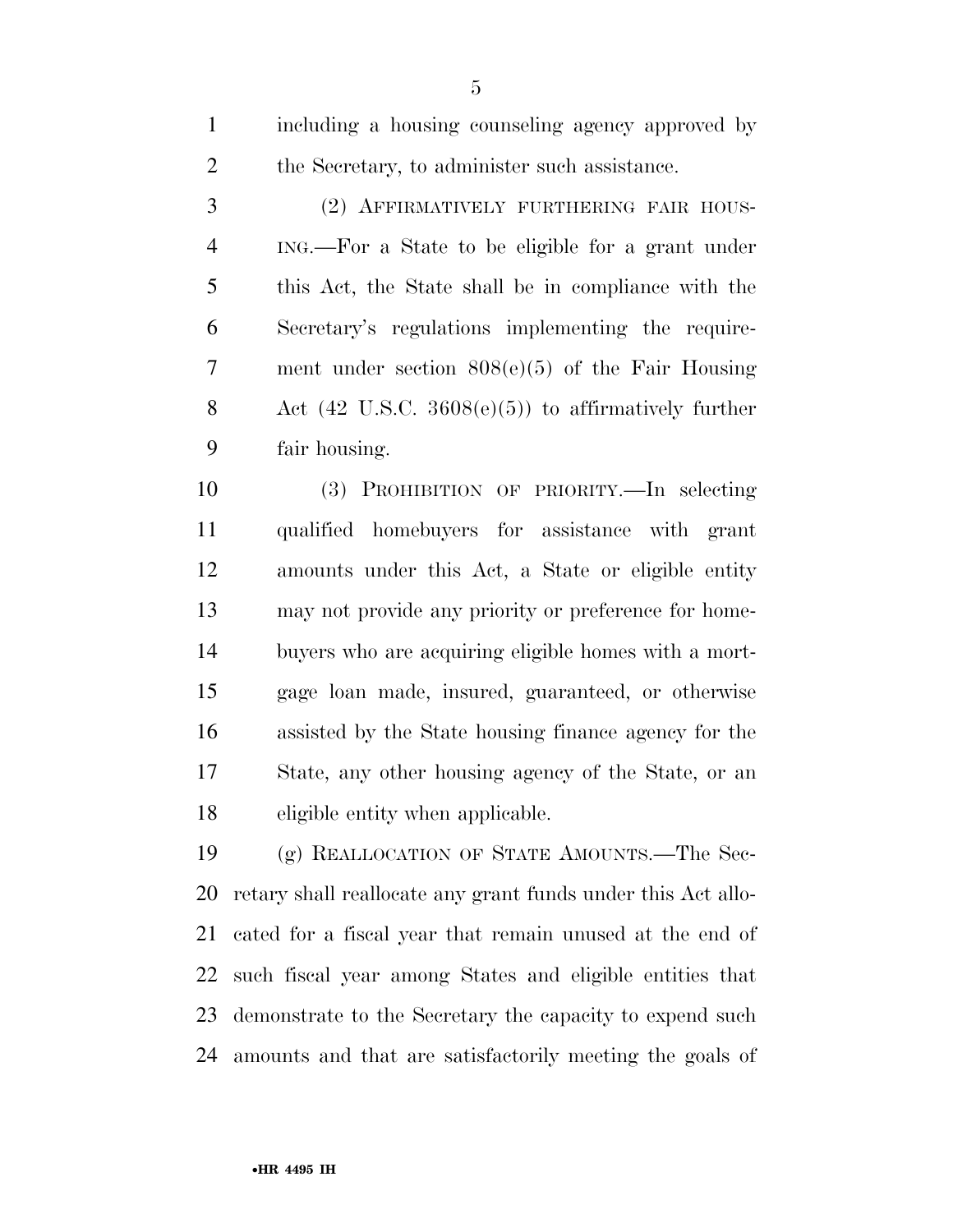the program under this Act, as determined by the Sec-retary.

 (h) UNIFORMITY AND PROGRAM STANDARDIZA- TION.—The Secretary shall establish a uniform set of re- quirements to which each State and eligible entity receiv-ing grant amounts under this Act shall comply.

# **SEC. 3. QUALIFIED HOMEBUYERS.**

 (a) REQUIREMENTS.—Assistance from grant amounts under this Act may be provided only on behalf of a homebuyer who meets all of the following require-ments:

| 12 | (1) INCOME.—The household of the homebuyer |
|----|--------------------------------------------|
| 13 | has an income that does not exceed—        |

 (A) 120 percent of median income for the area (as determined by the Secretary) within which—

 (i) the eligible home to be acquired using such assistance is located; or

 (ii) the place of residence of the home-buyer is located; or

 (B) in the case of a homebuyer acquiring an eligible home that is located in a high-cost area. as determined by the Secretary, 180 per-cent of the median income for the area within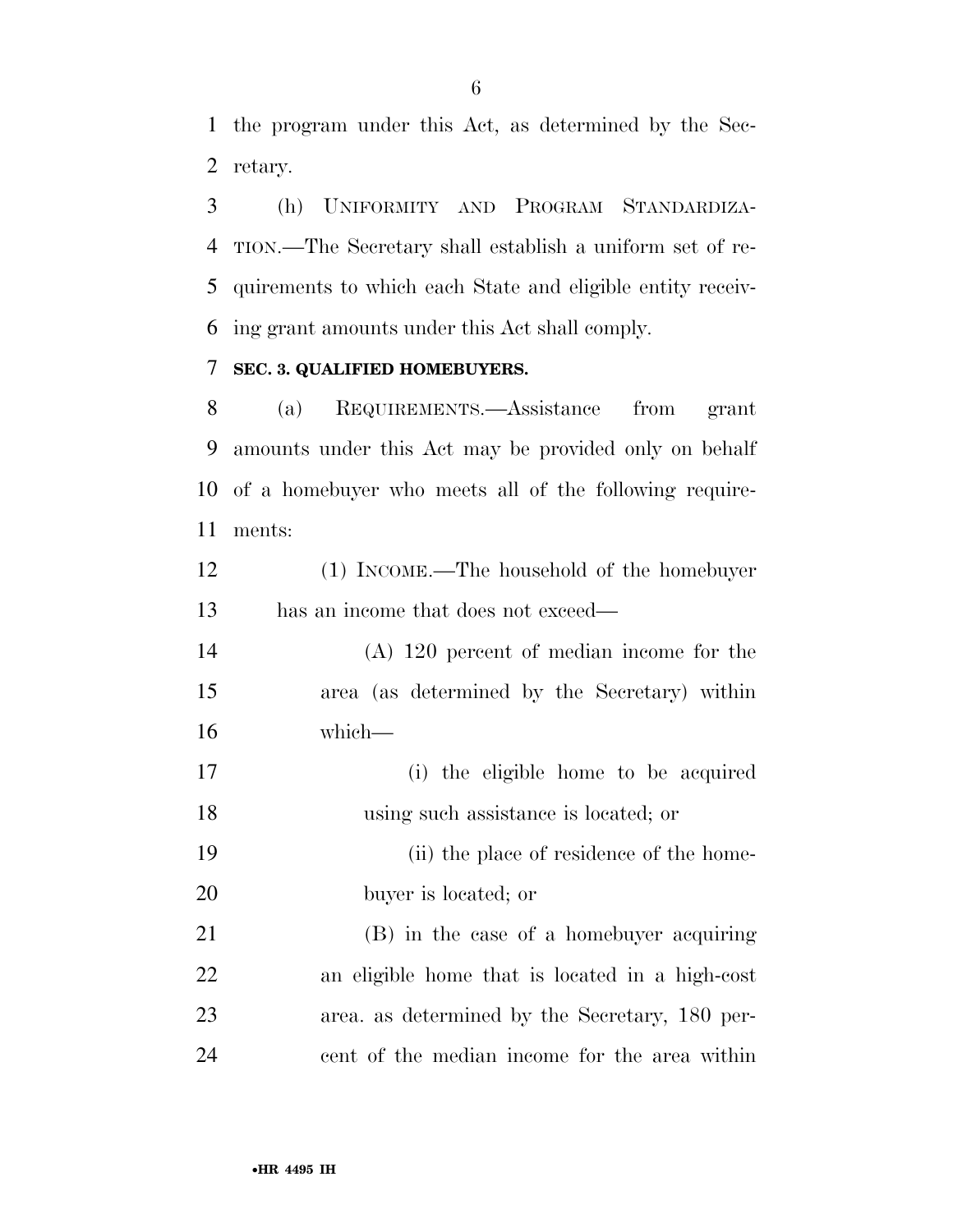| $\mathbf{1}$   | which the eligible home to be acquired using                     |
|----------------|------------------------------------------------------------------|
| $\overline{2}$ | such assistance is located; and                                  |
| 3              | (2) FIRST-TIME HOMEBUYER.—The homebuyer,                         |
| $\overline{4}$ | as self-attested by the homebuyer, is a first-time               |
| 5              | homebuyer, as such term is defined in section 92.2               |
| 6              | of the Secretary's regulations $(24 \text{ C.F.R. } 92.2)$ , ex- |
| 7              | cept that for purposes of this subsection the ref-               |
| 8              | erence in such section 92.2 to the American Dream                |
| 9              | Downpayment Initiative shall be considered to refer              |
| 10             | to the program under this Act.                                   |
| 11             | (3)<br>FIRST-GENERATION HOMEBUYER.—The                           |
| 12             | homebuyer is, as self-attested by the homebuyer—                 |
| 13             | $(A)$ an individual—                                             |
| 14             | (i) whose parents or legal guardians                             |
| 15             | do not have any present residential owner-                       |
| 16             | ship interest in any State; and                                  |
| 17             | (ii) whose spouse, or domestic part-                             |
| 18             | ner, and each member of whose household                          |
| 19             | has not, during the 3-year period ending                         |
| 20             | upon acquisition of the eligible home to be                      |
| 21             | acquired using such assistance, had any                          |
| 22             | present ownership interest in a principal                        |
| 23             | residence in any State; or                                       |
| 24             | (B) an individual who has at any time                            |
| 25             | been placed in foster care.                                      |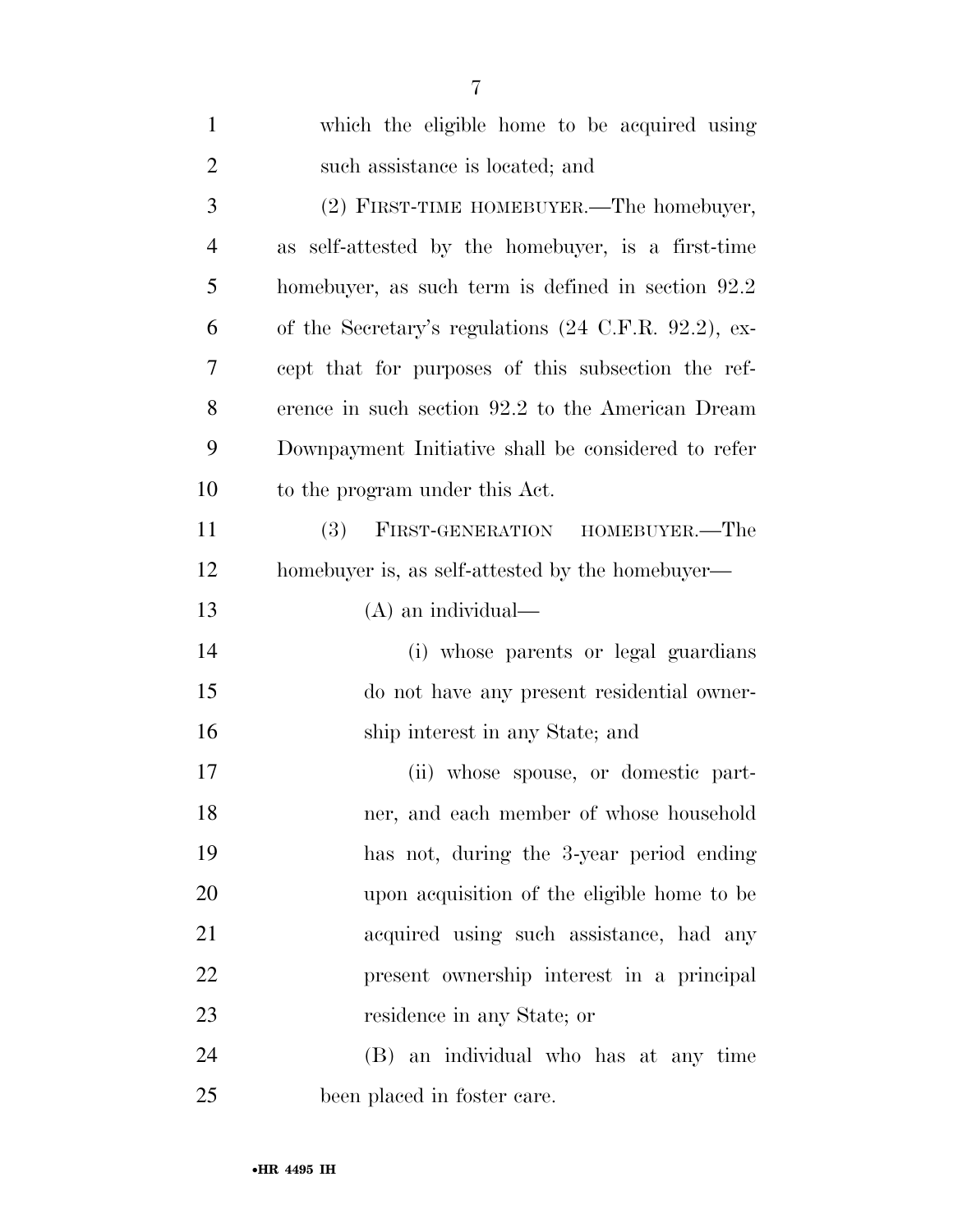(b) RELIANCE ON BORROWER ATTESTATIONS.—No creditor shall be subject to liability, including monetary penalties or requirements to indemnify a Federal agency or repurchase a loan that has been sold or securitized, for the provision of downpayment assistance under this Act to a borrower who does not meet the eligibility require- ments if the creditor does so in good faith reliance on bor- rower attestations of eligibility required by this Act or reg-ulation.

### **SEC. 4. ELIGIBLE HOMES.**

 (a) IN GENERAL.—Assistance from grant amounts under this Act may be provided only in connection with the acquisition by a qualified homebuyer of a residential property that—

(1) consists of 1 to 4 dwelling units; and

 (2) will be occupied by the qualified homebuyer, in accordance with such assurances and commit- ments as the Secretary shall require, as the primary residence of the homebuyer, subject to section 3.

20 (b) REPAYMENT OF ASSISTANCE.—

 (1) REQUIREMENT.—The Secretary shall re-22 quire that, if a homebuyer on behalf of whom assist- ance is provided from grant amounts under this Act fails or ceases to occupy the property acquired using such assistance as the primary residence of the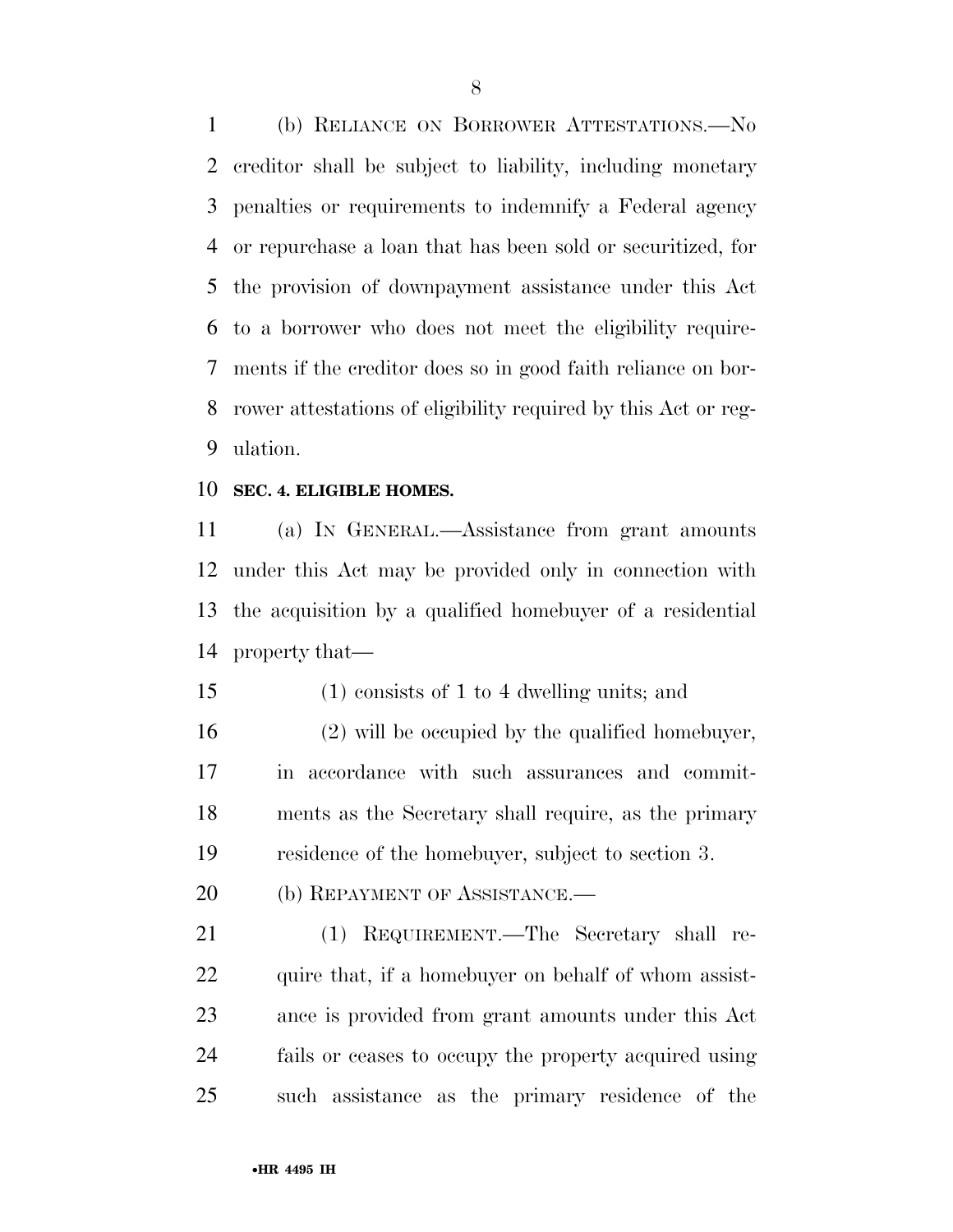| $\mathbf{1}$   | homebuyer, except in the case of assistance is pro- |
|----------------|-----------------------------------------------------|
| $\overline{2}$ | vided in connection with the purchase of a primary  |
| 3              | residence through a shared equity homeownership     |
| $\overline{4}$ | program, the homebuyer shall repay to the Sec-      |
| 5              | retary-                                             |
| 6              | $(A)$ 100 percent of the amount of such as-         |
| 7              | sistance, if such failure to occupy commences       |
| 8              | before the expiration of the 12-month period be-    |
| 9              | ginning on the date of acquisition;                 |
| 10             | (B) 80 percent of the amount of such as-            |
| 11             | sistance, if such failure to occupy commences       |
| 12             | after the expiration of the 12-month period be-     |
| 13             | ginning on such date of acquisition but before      |
| 14             | the expiration of the 24-month period beginning     |
| 15             | on such date of acquisition;                        |
| 16             | (C) 60 percent of the amount of such as-            |
| 17             | sistance, if such failure to occupy commences       |
| 18             | after the expiration of the 24-month period be-     |
| 19             | ginning on such date of acquisition but before      |
| 20             | the expiration of the 36-month period beginning     |
| 21             | on such date of acquisition;                        |
| 22             | (D) 40 percent of the amount of such as-            |
| 23             | sistance, if such failure to occupy commences       |
| 24             | after the expiration of the 36-month period be-     |
| 25             | ginning on such date of acquisition but before      |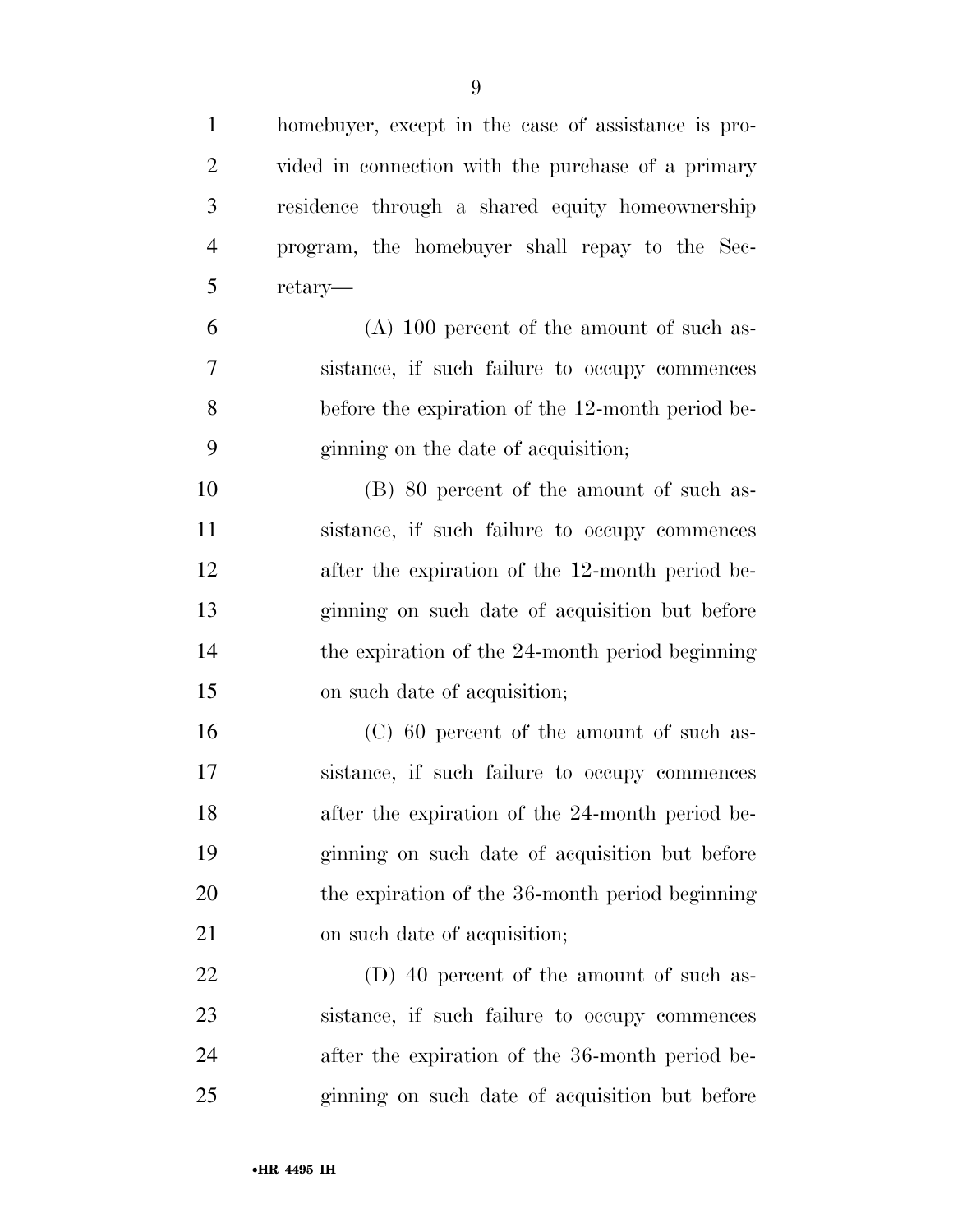| $\mathbf{1}$   | the expiration of the 48-month period beginning        |
|----------------|--------------------------------------------------------|
| $\overline{2}$ | on such date of acquisition; and                       |
| 3              | $(E)$ 20 percent of the amount of such as-             |
| $\overline{4}$ | sistance, if such failure to occupy commences          |
| 5              | after the expiration of the 48-month period be-        |
| 6              | ginning on such date of acquisition but before         |
| $\overline{7}$ | the expiration of the 60-month period beginning        |
| 8              | on such date of acquisition.                           |
| 9              | (2) LIMITATION.—Notwithstanding paragraph              |
| 10             | $(1)$ , if a homebuyer on behalf of whom assistance is |
| 11             | provided from grant amounts under this Act experi-     |
| 12             | ences an unforeseen hardship, such as death or mili-   |
| 13             | tary deployment, or sells the property acquired with   |
| 14             | such assistance before the expiration of the 60-       |
| 15             | month period beginning on such date of acquisition     |
| 16             | and the capital gains from such sale are less than     |
| 17             | the amount the homebuyer is required to repay the      |
| 18             | Secretary under paragraph (1), the homebuyer shall     |
| 19             | not be liable to the Secretary for repayment of the    |
| 20             | amount of such shortage.                               |
| 21             | (c) COMMUNITY LAND TRUSTS AND SHARED EQUITY            |
| 22             | HOMEOWNERSHIP PROGRAMS.—If assistance from grant       |
| 23             | amounts under this Act are provided in connection with |

 an eligible home made available through a community land trust or shared equity homeownership program, such as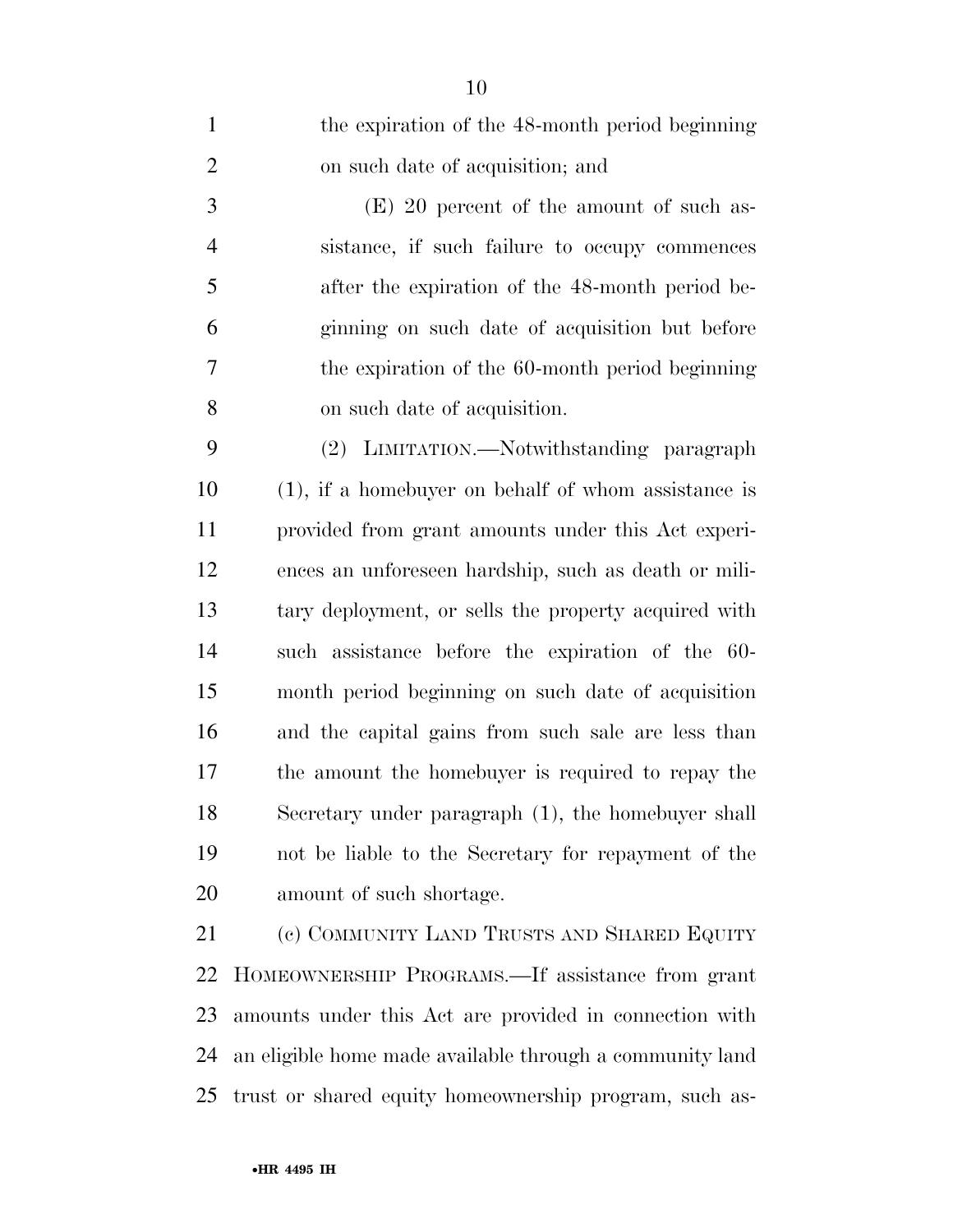sistance shall remain in the community land trust or shared equity property upon transfer of the property to keep the home affordable to the next eligible community land trust or shared equity homebuyer.

# **SEC. 5. ELIGIBLE MORTGAGE LOANS.**

 Assistance from grant amounts under this Act may be provided only in connection with the acquisition of an eligible home involving a residential mortgage loan that—

 (1) meets the underwriting requirements and dollar amount limitations for acquisition by the Fed- eral National Mortgage Association or the Federal Home Loan Mortgage Corporation;

 (2) is made, insured, or guaranteed under title II of the National Housing Act (12 U.S.C. 1707 et seq.) or title V of the Housing Act of 1949 (42 U.S.C. 1471 et seq.);

 (3) is a qualified mortgage, as such term is de-18 fined in section  $129C(b)(2)$  of the Truth in Lending Act (15 U.S.C. 1639c(b)(2));

 (4) is made, insured, or guaranteed under chap-21 ter 37 of title 38, United States Code; or

 (5) is guaranteed under section 184 of the Housing and Community Development Act of 1992 (12 U.S.C. 1715z–13a).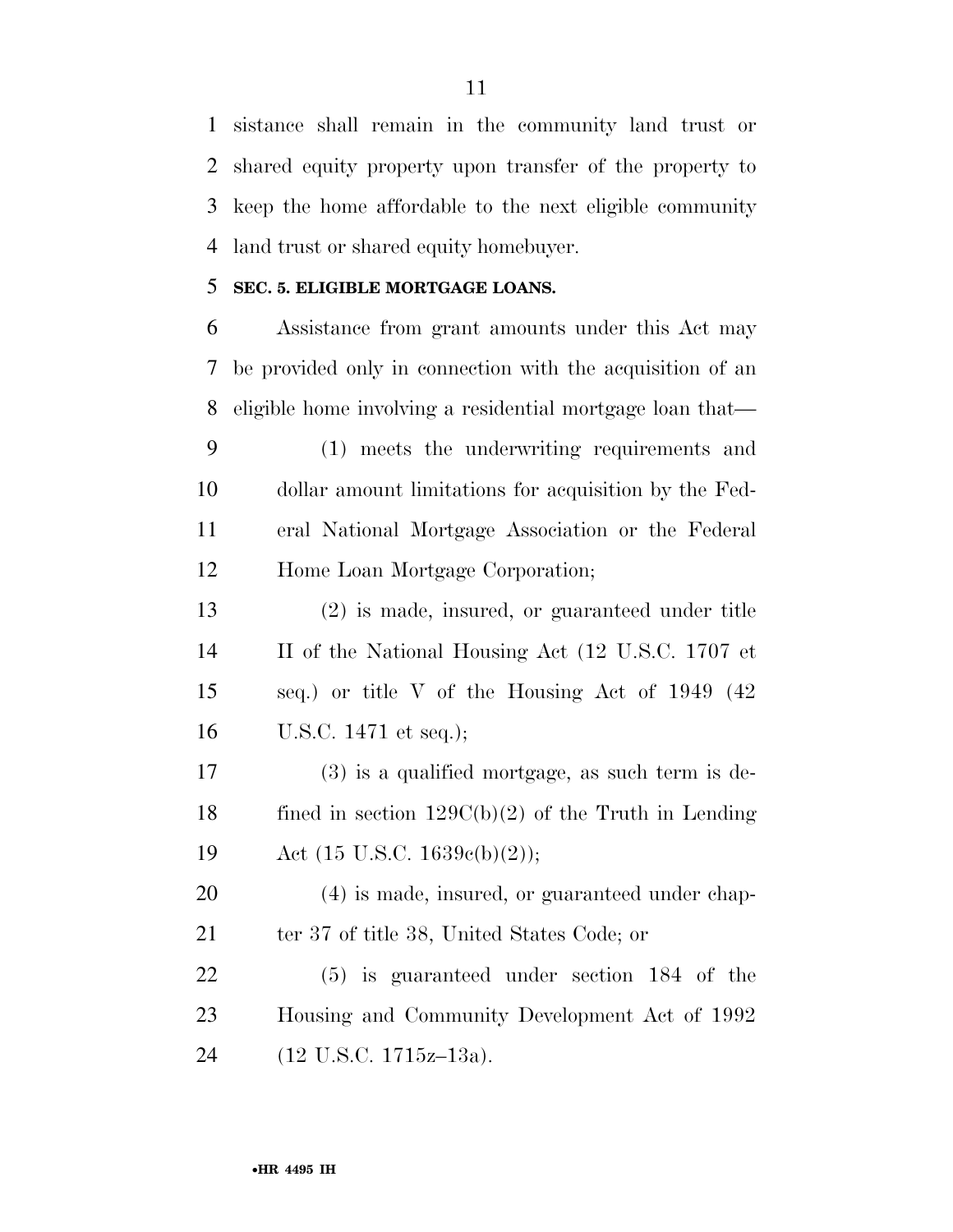### **SEC. 6. HOUSING COUNSELING REQUIREMENT.**

 (a) IN GENERAL.—Except as provided pursuant to section 3, assistance with grant amounts under this Act may not be provided on behalf of qualified homebuyer un- less such homebuyer has completed a program of coun- seling with respect to the responsibilities and financial management involved in homeownership before entering into a sales purchase agreement or loan application, except as provided under subsection (c), as the Secretary shall require, provided through a counseling agency approved by the Secretary. Such program may be delivered virtually, by telephone, or any other method the Secretary deter- mines acceptable and shall include providing information on fair housing rights and on the availability of post-pur- chase housing counseling opportunities and instruction on how to file a fair housing complaint.

 (b) ALTERNATIVE REQUIREMENT.—The Secretary shall provide that if a qualified homebuyer is unable to complete the requirement under subsection (a) within 30 days due to housing counseling agency capacity issues, a State or eligible entity may allow such qualified home- buyer to complete alternative homebuyer education to ful- fill the requirement under subsection (a), including home- buyer education that is provided through an online plat-form, and such qualified homebuyer shall be made aware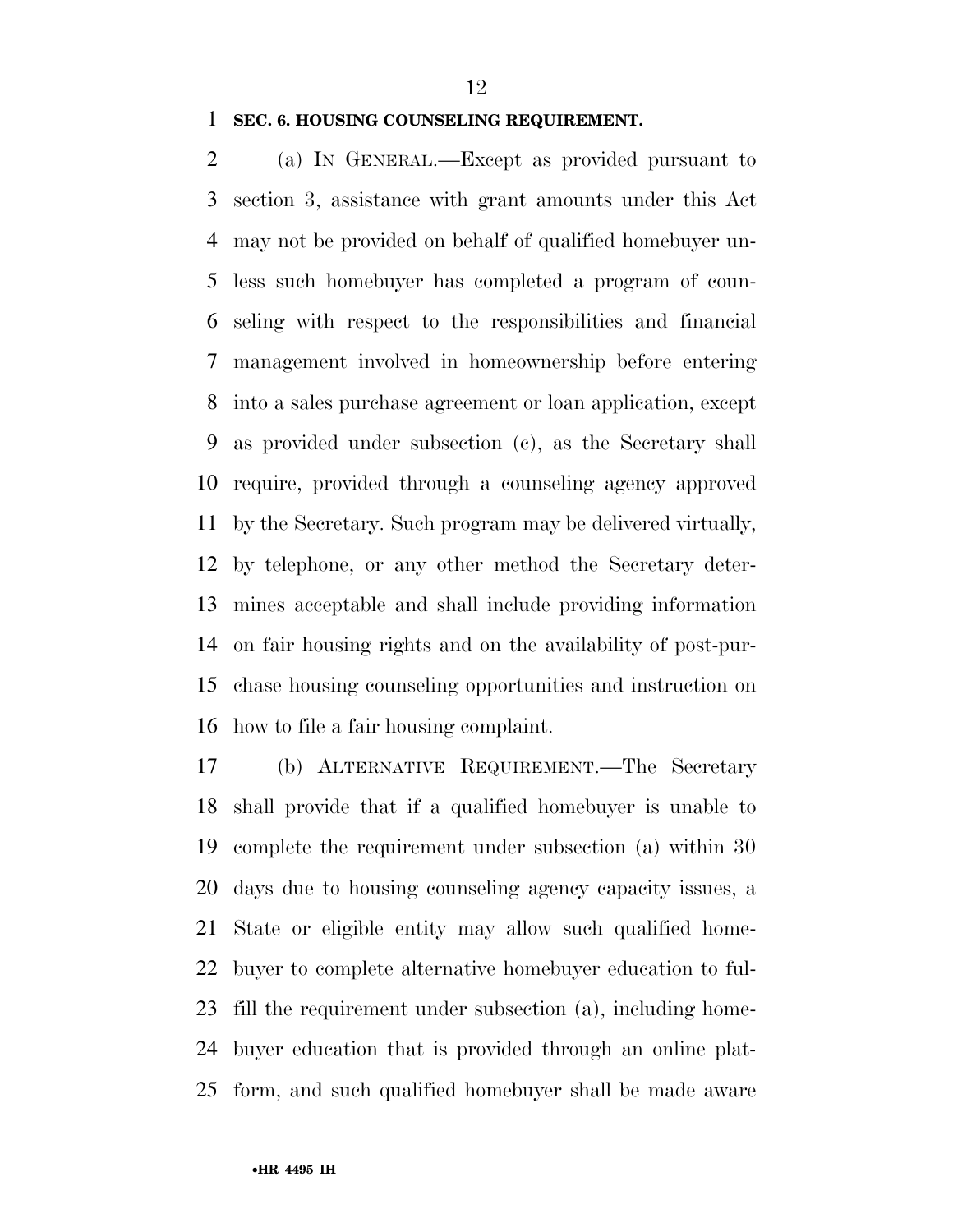of the availability of post-purchase housing counseling op-portunities.

 (c) REFERRAL UPON MORTGAGE DENIAL.—The Sec- retary shall require that any qualified homebuyer who has completed a counseling program referred to in subsection (a) or alternative requirement pursuant to subsection (b), who receives a commitment for assistance with grant amounts under this Act and who applies for an eligible mortgage loan for acquisition of an eligible home and is denied such mortgage loan, shall be referred to a coun- seling agency described in subsection (a) for counseling relating to such denial and for re-qualification. An eligible homebuyer may be re-qualified at least one additional time in a calendar year, or more as determined by the Sec-retary.

 (d) FUNDING.—Of any amounts appropriated to carry out this Act, the Secretary shall use not less than 5 percent for costs of providing counseling referred to in subsection (a).

# **SEC. 7. ADMINISTRATIVE COSTS.**

 Of any grant amounts under this Act received by a State or eligible entity, the State or eligible entity may use not more than 5 percent for administrative costs of and training for carrying out the program of the State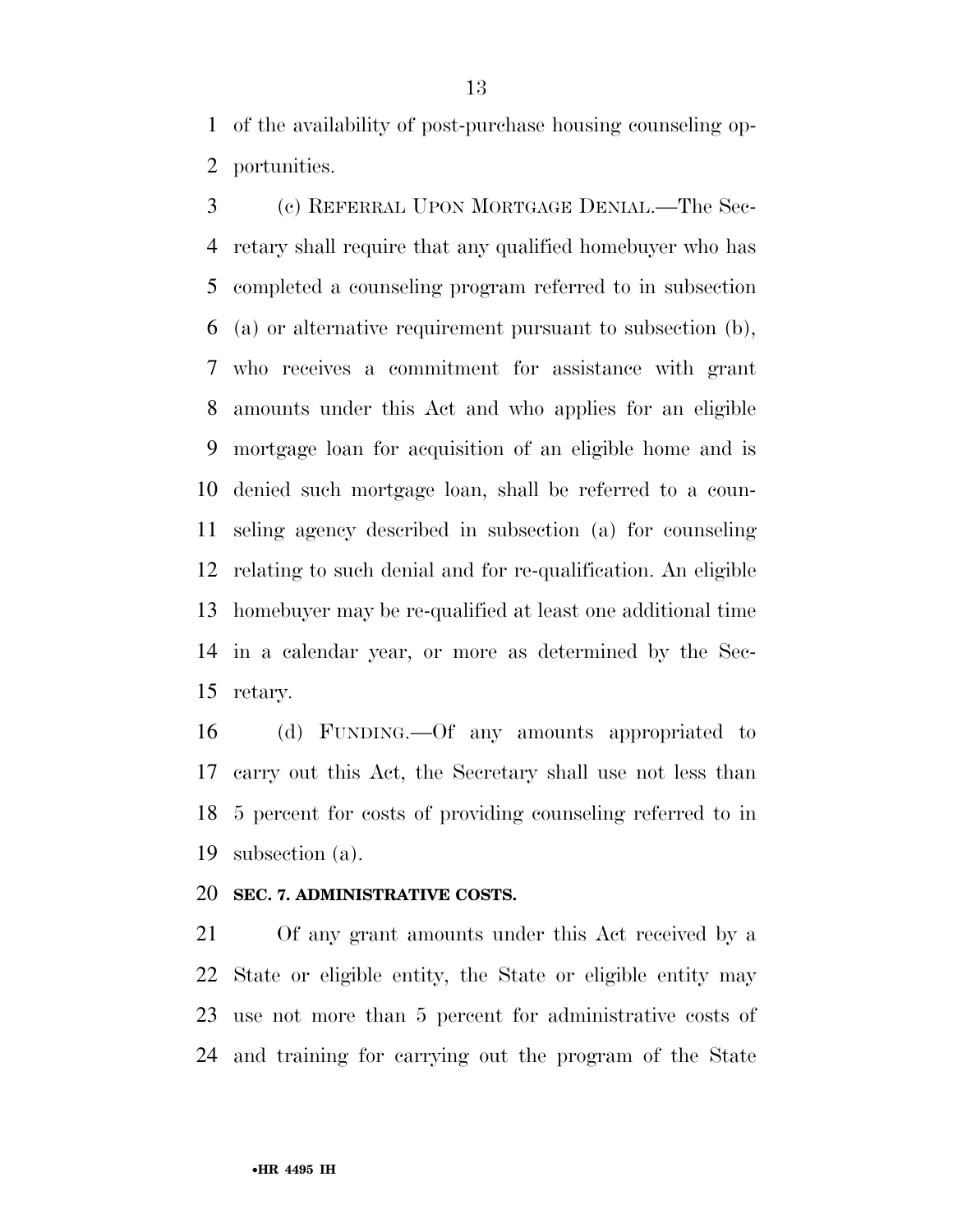or eligible entity to provide assistance with such grant amounts.

# **SEC. 8. REPORTS.**

 (a) IN GENERAL.—For each fiscal year during which the Secretary makes grants under this Act, the Secretary shall submit to the Congress, and make publicly available online in an easily accessible location on the website of the Department, a report that shall include—

 (1) demographic information regarding appli- cants for and recipients of assistance provided pur- suant to this Act, including race, ethnicity, and gen-der;

 (2) information regarding the types and amount of assistance provided, including downpayment as- sistance, assistance with closing costs, and assist-ance to reduce mortgage loan interest rates;

 (3) information regarding properties acquired using such assistance, including location, property value, property type, and first mortgage type and in-vestor.

 All data shall be disaggregated by zip code or census tract level, whichever is most feasible, and demographic infor- mation, including race, ethnicity, and gender, and any other data points the Secretary deems appropriate espe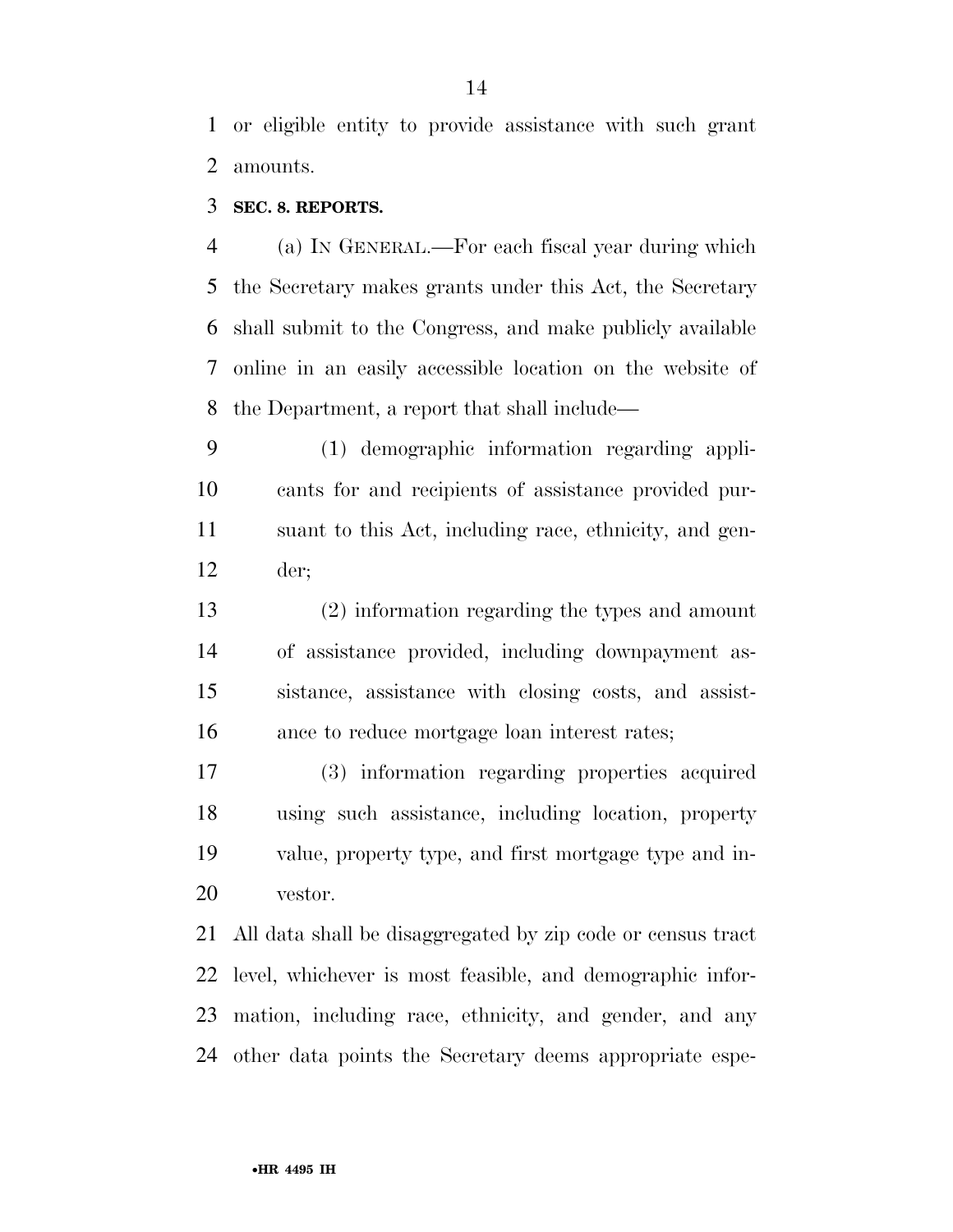cially to observe equitable outcomes to ensure the program is affirmatively furthering fair housing.

 (b) CAPACITY BUILDING.—Of any amounts appro- priated to carry out this Act, the Secretary shall use not more than 1 percent to assist States and eligible entities to develop capacity to meet the reporting requirements under subsection (a). The Secretary shall encourage States and eligible entities to consult with community- based and nonprofit organizations that have as their mis-sion to advance fair housing and fair lending.

(c) PRIVACY REQUIREMENTS.—

 (1) IN GENERAL.—Each State and eligible enti- ty that receives a grant under this Act shall estab- lish data privacy and security requirements for the information described in subsection (a) that—

 (A) include appropriate measures to ensure that the privacy of the individuals and house-18 holds is protected;

 (B) provide that the information, including any personally identifiable information, is col- lected and used only for the purpose of submit-22 ting reports under subsection (a); and

 (C) provide confidentiality protections for data collected about any individuals who are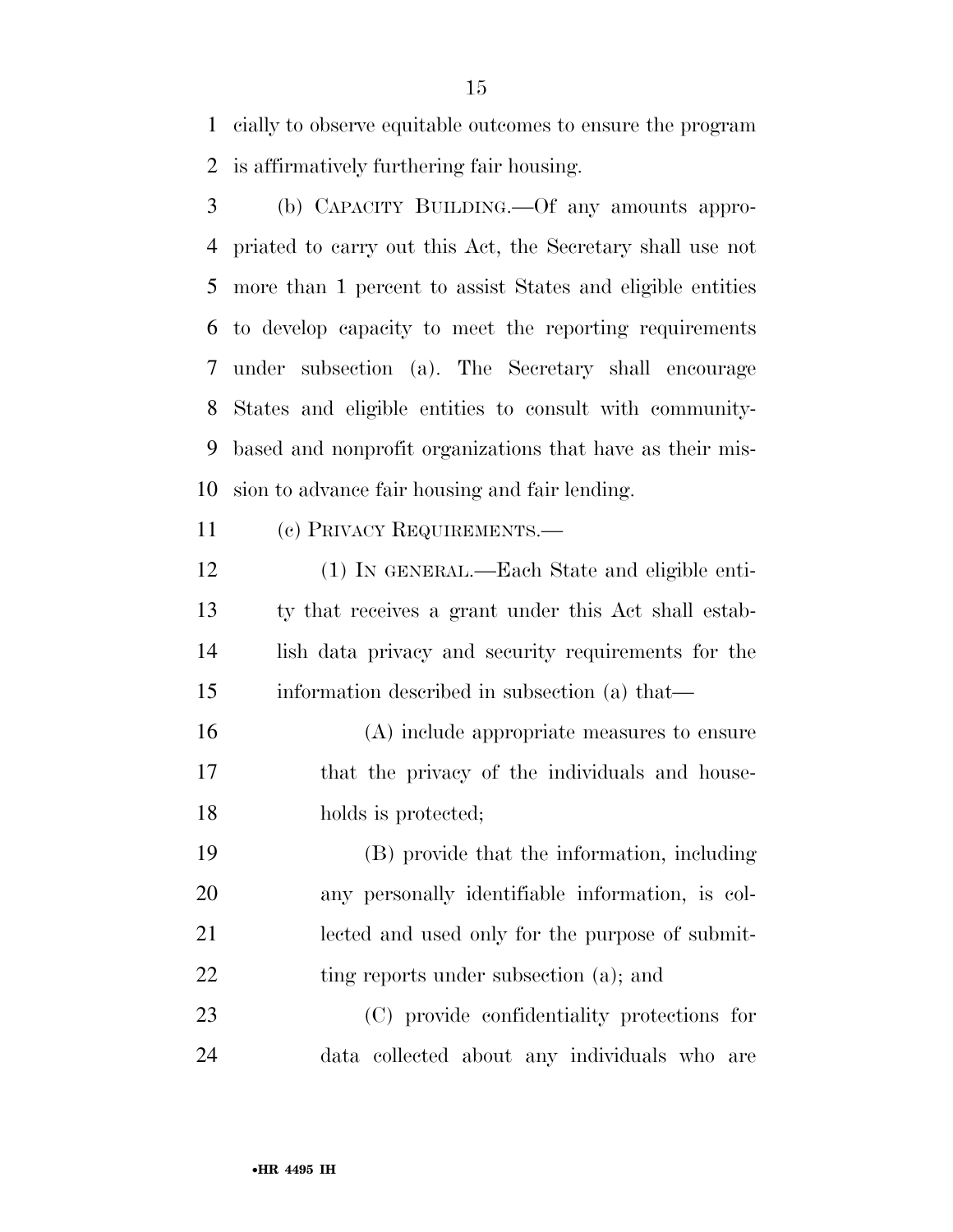| $\mathbf{1}$   | survivors of intimate partner violence, sexual               |
|----------------|--------------------------------------------------------------|
| $\overline{2}$ | assault, or stalking.                                        |
| 3              | (2) STATISTICAL RESEARCH.—                                   |
| $\overline{4}$ | (A) IN GENERAL.—The Secretary—                               |
| 5              | (i) may provide full and unredacted                          |
| 6              | information provided under subsection (a),                   |
| $\overline{7}$ | including personally identifiable informa-                   |
| 8              | tion, for statistical research purposes in ac-               |
| 9              | cordance with existing law; and                              |
| 10             | (ii) may collect and make available for                      |
| 11             | statistical research, at the census tract                    |
| 12             | level, information collected under para-                     |
| 13             | $graph(1)$ .                                                 |
| 14             | (B) APPLICATION OF PRIVACY REQUIRE-                          |
| 15             | MENTS.—A recipient of information under sub-                 |
| 16             | paragraph (A) shall establish for such informa-              |
| 17             | tion the data privacy and security requirements              |
| 18             | described in paragraph (1).                                  |
| 19             | SEC. 9. COMPELLING INTEREST STUDY.                           |
| 20             | The Secretary and the Attorney General shall survey          |
| 21             | and compile evidence to determine whether or not there       |
| 22             | is a sufficient history of discrimination in housing and the |
| 23             | appropriate remedy to redress such historic discrimina-      |
| 24             | tion. The Secretary shall make conclusions and rec-          |

ommendations based on the evidence and provide States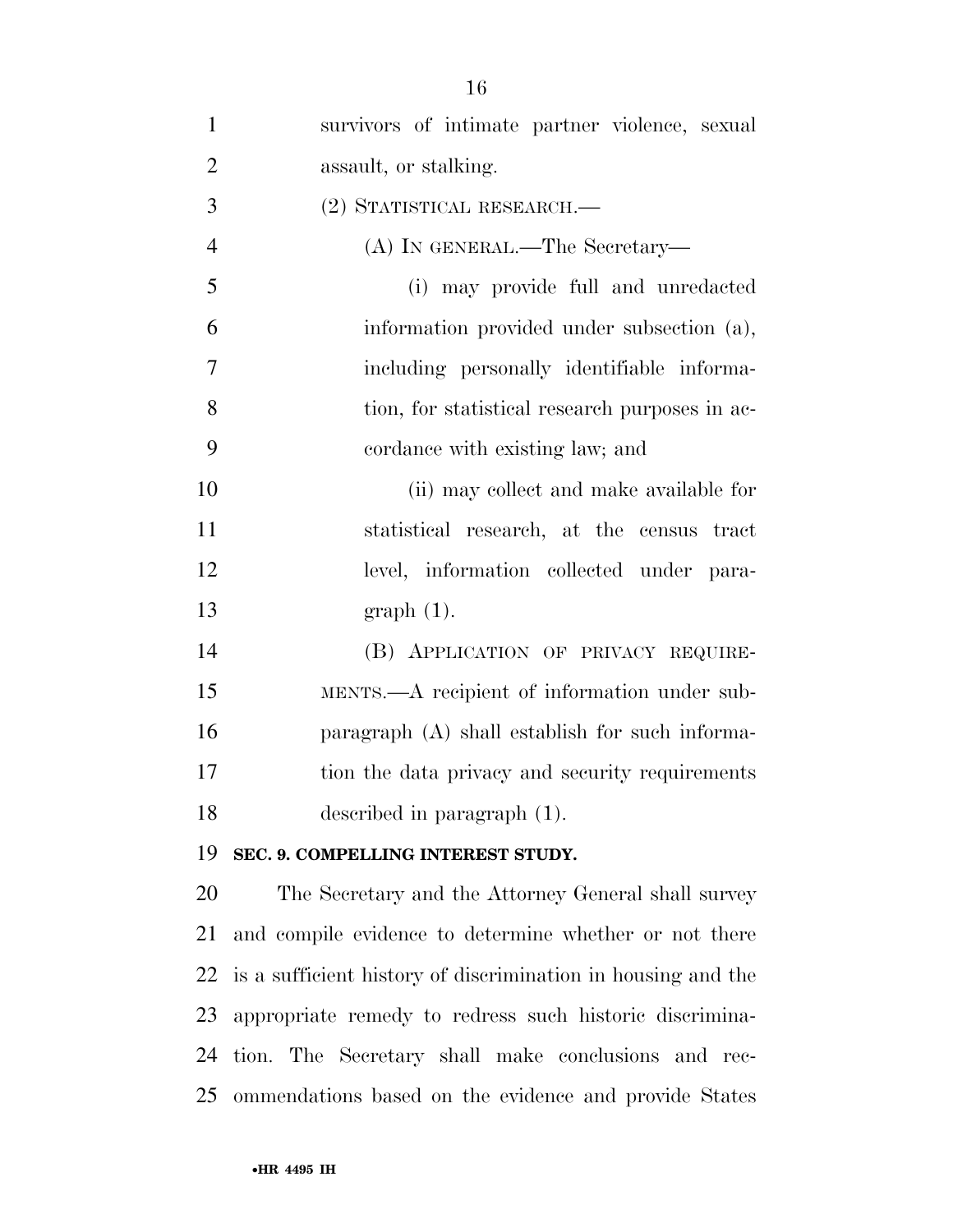and eligible entities granted awards under this Act an op- portunity to modify their programs for assistance under this Act according to such recommendations.

### **SEC. 10. DEFINITIONS.**

 For purposes of this Act, the following definitions shall apply:

 (1) AFFIRMATIVELY FURTHER FAIR HOUS- ING.—The term ''affirmatively further fair housing'' has the same meaning as defined by the Secretary to implement section 808(e)(5) of the Fair Housing Act (42 U.S.C. 3608(e)(5)).

 (2) COMMUNITY LAND TRUST.—The term ''community land trust' '' means a nonprofit organi- zation or State or local governments or instrumen-talities that—

 (A) use a ground lease or deed covenant with an affordability period of at least 30 years or more to—

 (i) make homeownership units afford-able to households; and

 (ii) stipulate a preemptive option to purchase the affordable homeownership units so that the affordability of the units is preserved for successive income-eligible households; and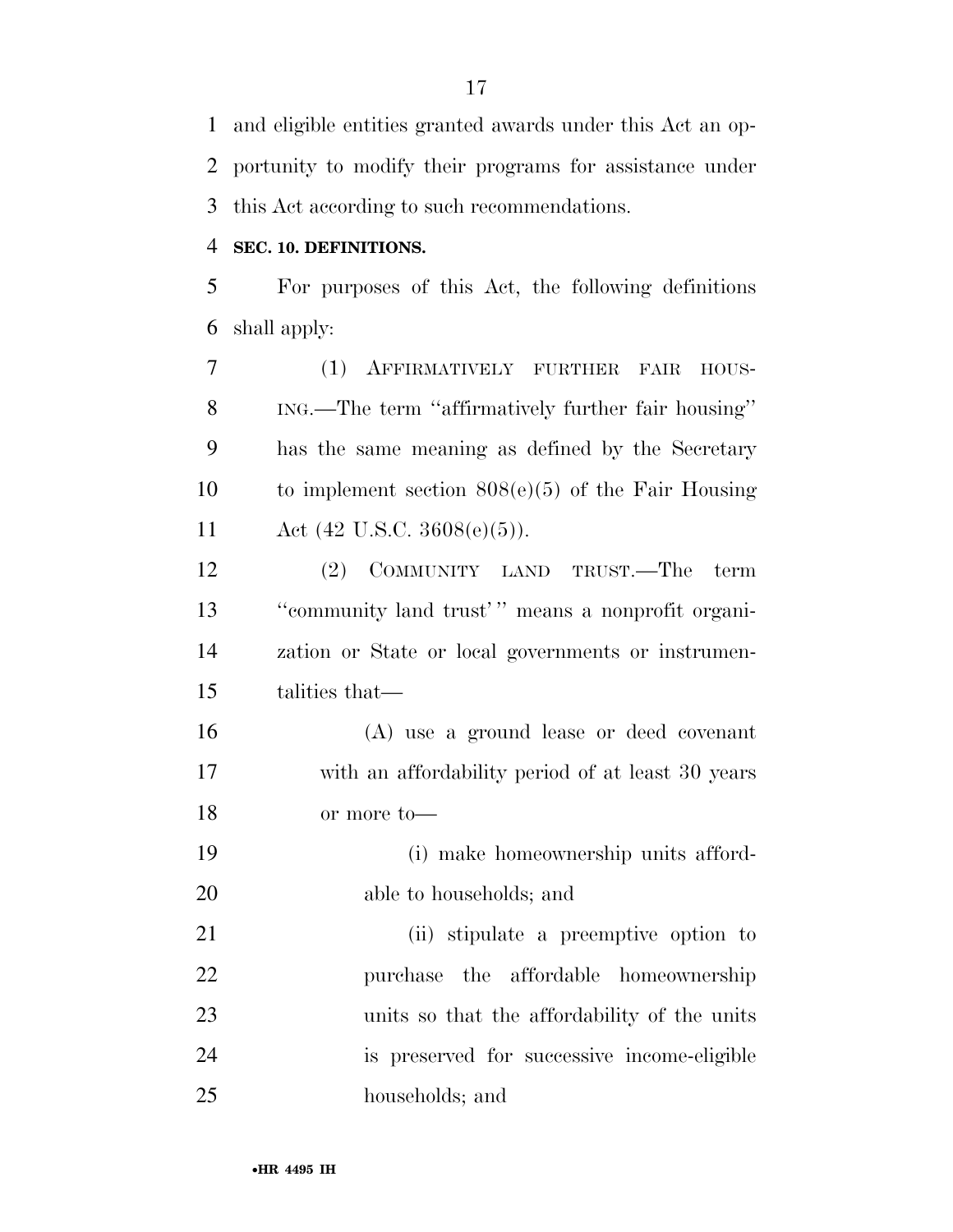| $\mathbf{1}$   | (B) monitor properties to ensure afford-                        |
|----------------|-----------------------------------------------------------------|
| $\overline{2}$ | ability is preserved.                                           |
| 3              | (3) ELIGIBLE ENTITY.—The term "eligible enti-                   |
| $\overline{4}$ | $ty''$ means—                                                   |
| 5              | (A) a minority depository institution, as                       |
| 6              | such term is defined in section 308 of the Fi-                  |
| 7              | nancial Institutions Reform, Recovery, and En-                  |
| 8              | forcement Act of 1989 $(12 \text{ U.S.C. } 1463 \text{ note});$ |
| 9              | (B) a community development financial in-                       |
| 10             | stitution, as such term is defined in section 103               |
| 11             | of the Riegle Community Development and                         |
| 12             | Regulatory Improvement Act of 1994 (12)                         |
| 13             | U.S.C. 4702), that is certified by the Secretary                |
| 14             | of the Treasury and targets services to minority                |
| 15             | and low-income populations and provides serv-                   |
| 16             | ices in neighborhoods having high concentra-                    |
| 17             | tions of minority and low-income populations;                   |
| 18             | and                                                             |
| 19             | (C) any other nonprofit, mission-driven en-                     |
| 20             | tity that the Secretary finds targets services to               |
| 21             | minority and low-income populations and pro-                    |
| 22             | vides services in neighborhoods having high con-                |
| 23             | centrations of minority and low-income popu-                    |
|                |                                                                 |
| 24             | lations.                                                        |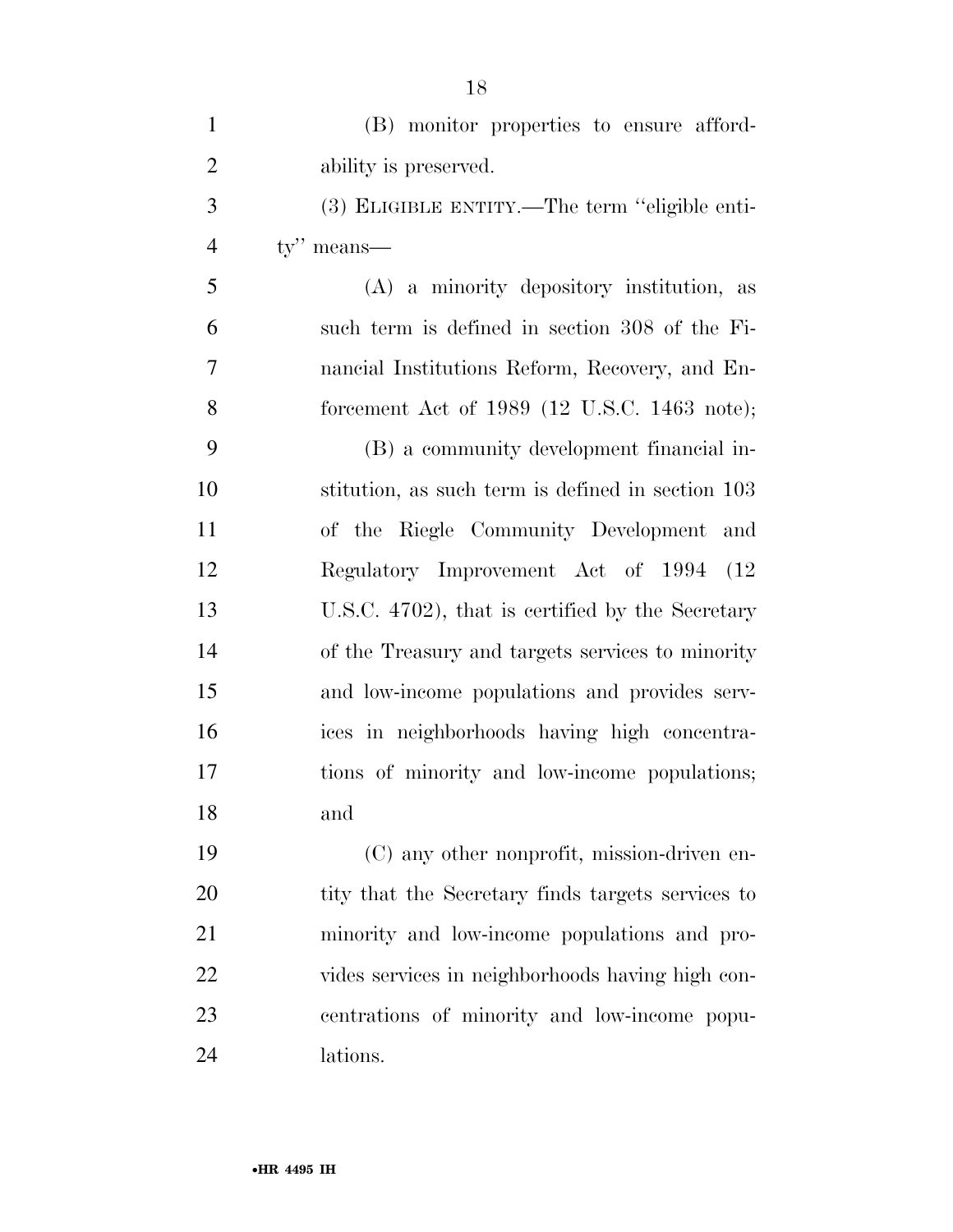| $\mathbf{1}$   | (4) ELIGIBLE HOME.—The term "eligible                |
|----------------|------------------------------------------------------|
| $\overline{2}$ | home" means a residential dwelling, including a unit |
| 3              | in a condominium or cooperative project or a manu-   |
| $\overline{4}$ | factured housing unit, that meets the requirements   |
| 5              | of section 4.                                        |
| 6              | (5) ELIGIBLE MORTGAGE LOAN.—The term "el-            |
| 7              | igible mortgage loan" means a residential mortgage   |
| 8              | loan that meets the requirements of section 5.       |
| 9              | QUALIFIED HOMEBUYER.—The<br>(6)<br>term              |
| 10             | "qualified homebuyer" means a homebuyer who          |
| 11             | meets the requirements of section 3, and includes    |
| 12             | homebuyers consisting of multiple individuals, co-   |
| 13             | purchasers, and multi-member households.             |
| 14             | (7) SECRETARY.—The term "Secretary" means            |
| 15             | the Secretary of Housing and Urban Development.      |
| 16             | (8) SHARED EQUITY HOMEOWNERSHIP<br>PRO-              |
| 17             | GRAM.-                                               |
| 18             | (A) IN GENERAL.—The term "shared eq-                 |
| 19             | uity homeownership program" means affordable         |
| 20             | homeownership preservation through a resale          |
| 21             | restriction program administered by a commu-         |
| 22             | nity land trust, other nonprofit organization, or    |
| 23             | State or local government or instrumentalities.      |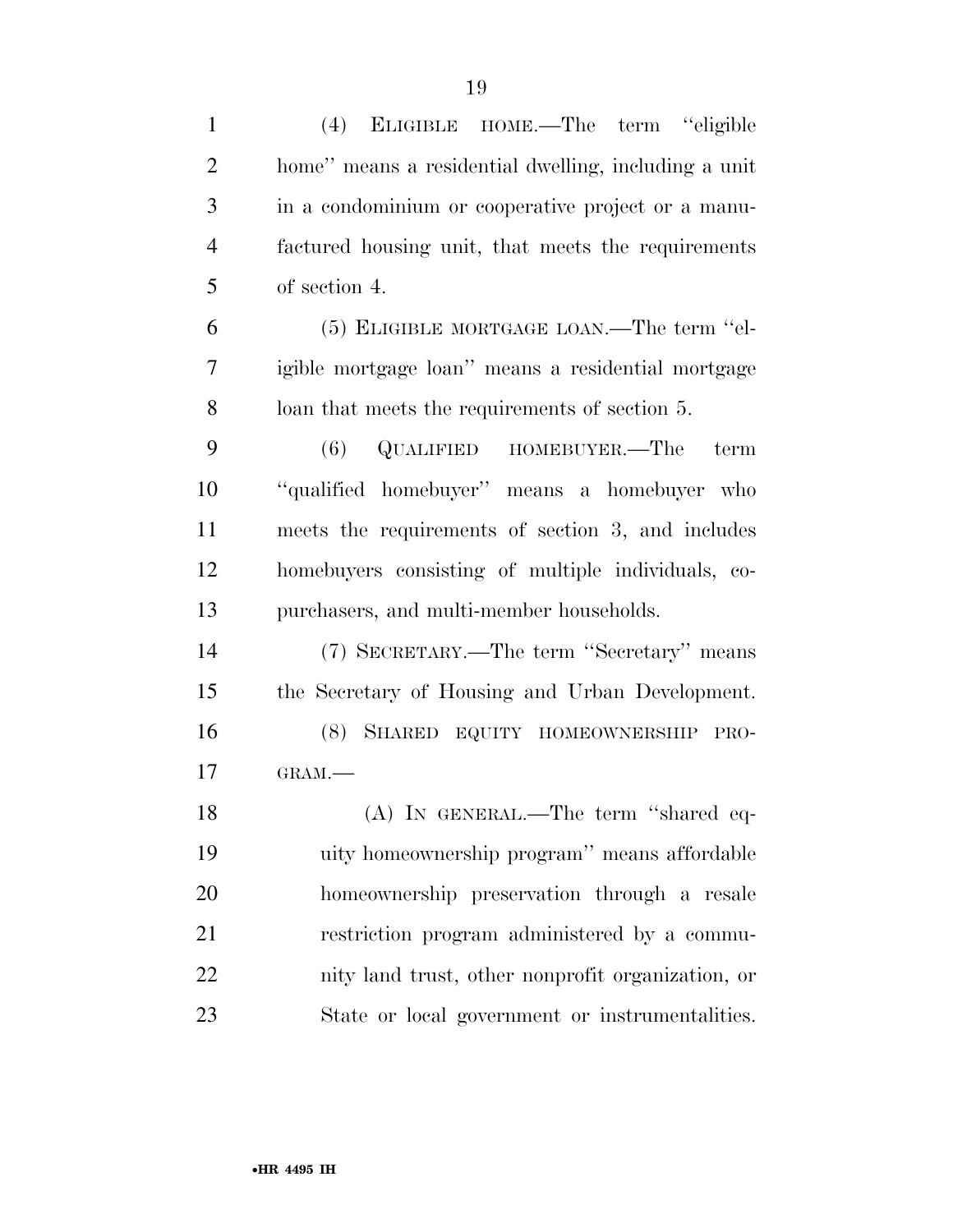| $\mathbf{1}$   | (B) AFFORDABILITY REQUIREMENTS.-              |
|----------------|-----------------------------------------------|
| $\overline{2}$ | Any such program under subparagraph (A)       |
| 3              | shall—                                        |
| $\overline{4}$ | (i) provide affordable homeownership          |
| 5              | opportunities to households; and              |
| 6              | (ii) utilize a ground lease, deed re-         |
| 7              | striction, subordinate loan, or similar legal |
| 8              | mechanism that includes provisions ensur-     |
| 9              | ing that the program shall—                   |
| 10             | (I) maintain the homeownership                |
| 11             | unit as affordable for subsequent very        |
| 12             | low-, low-, or moderate-income fami-          |
| 13             | lies for an affordability term of at          |
| 14             | least 30 years after recordation;             |
| 15             | (II) apply a resale formula that              |
| 16             | limits the homeowner's proceeds upon          |
| 17             | resale; and                                   |
| 18             | (III) provide the program admin-              |
| 19             | istrator or such administrator's as-          |
| 20             | signee a preemptive option to pur-            |
| 21             | chase the homeownership unit from             |
| 22             | the homeowner at resale.                      |
| 23             | (9) SOCIALLY AND ECONOMICALLY DISADVAN-       |
| 24             | TAGED INDIVIDUAL.—The term "socially and eco- |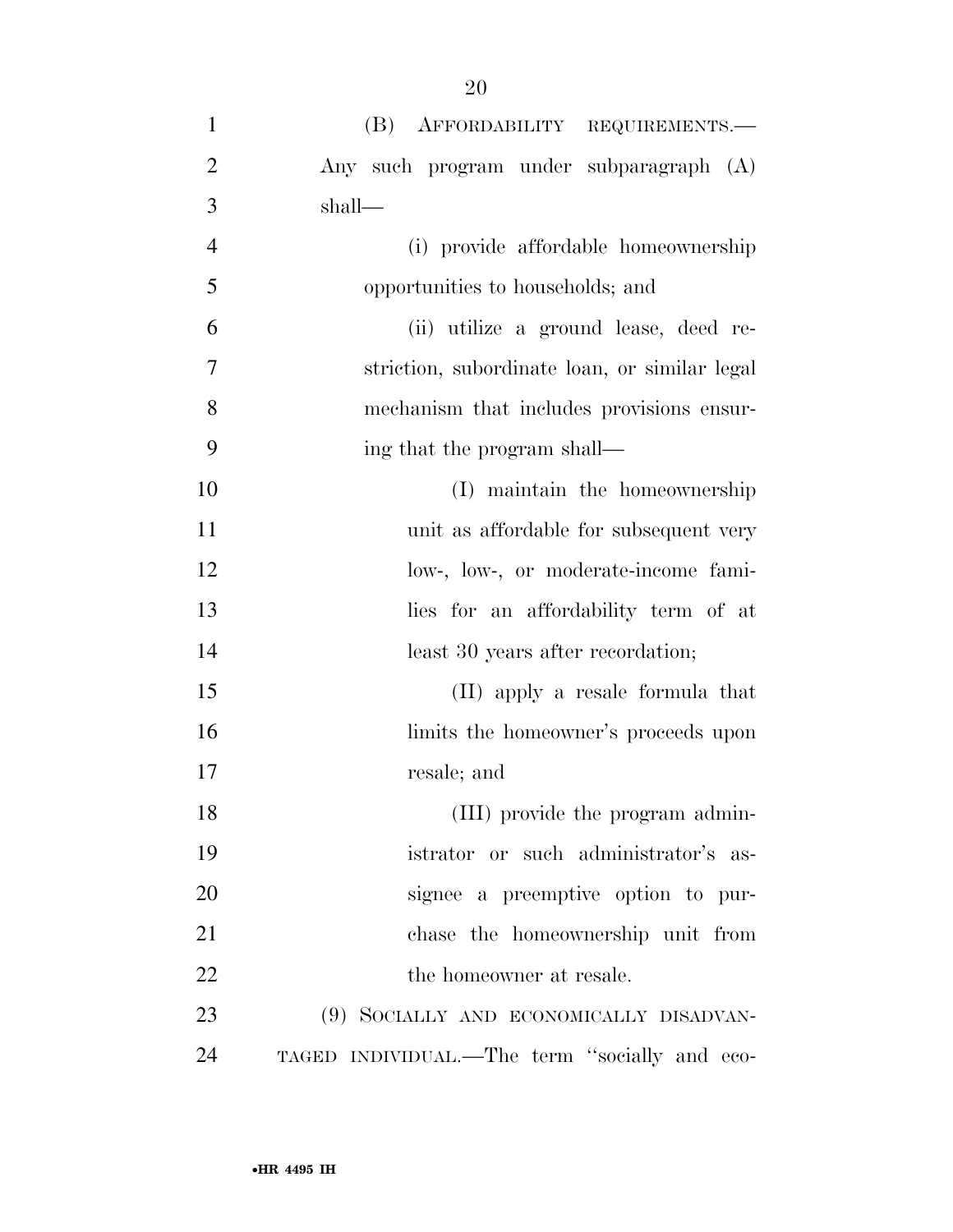| $\mathbf{1}$   | nomically disadvantaged individual" means an indi- |
|----------------|----------------------------------------------------|
| $\overline{2}$ | vidual who meets the following requirements:       |
| 3              | (A) SOCIAL DISADVANTAGE.—                          |
| $\overline{4}$ | (i) IN GENERAL.—The individual is a                |
| 5              | member of a socially disadvantaged group,          |
| 6              | whose members have historically been sub-          |
| 7              | jected to racial or ethnic discrimination          |
| 8              | within the United States because of their          |
| 9              | identity as members of such group without          |
| 10             | regard to their individual qualities.              |
| 11             | PRESUMPTION; REBUTTAL.- An<br>(ii)                 |
| 12             | individual identifying as Black, Hispanic,         |
| 13             | Native American, or Asian American, or             |
| 14             | any combination thereof, shall be presumed         |
| 15             | to be socially disadvantaged for purposes          |
| 16             | of clause (i). Such presumption may be re-         |
| 17             | butted by such individual with credible evi-       |
| 18             | dence to the contrary.                             |
| 19             | (iii) BURDEN OF PROOF.—An indi-                    |
| 20             | vidual who does not identify as described          |
| 21             | in clause (ii) shall be required to establish      |
| 22             | individual social disadvantage for purposes        |
| 23             | of clause (i) by a preponderance of the evi-       |
| 24             | dence.                                             |